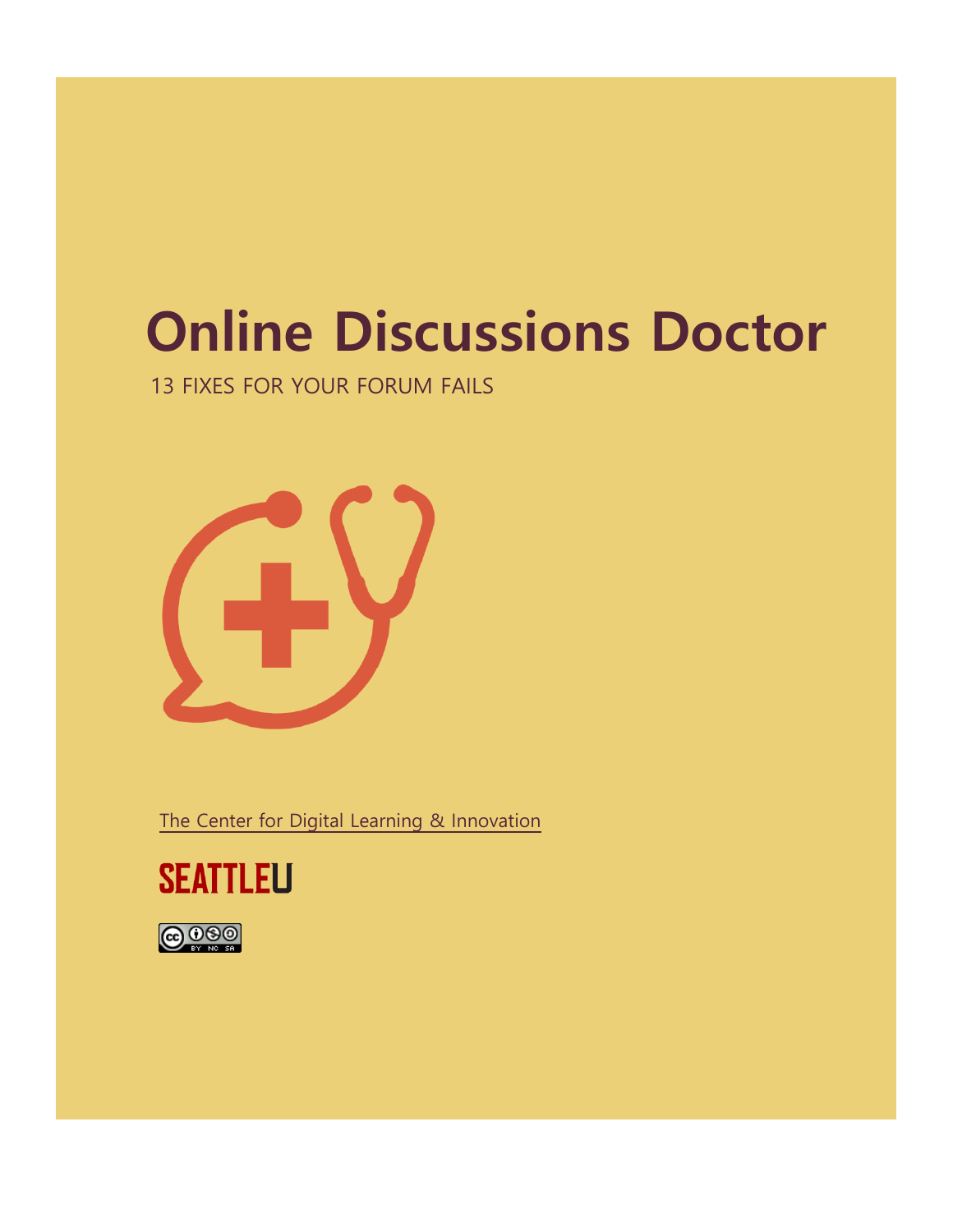### **TABLE OF CONTENTS**

| AILMENT: Students don't grasp important aspects of the topics that were   |  |
|---------------------------------------------------------------------------|--|
|                                                                           |  |
| AILMENT: There aren't connections between discussions and the rest of the |  |
|                                                                           |  |
|                                                                           |  |
|                                                                           |  |
|                                                                           |  |
|                                                                           |  |
|                                                                           |  |
|                                                                           |  |
| AILMENT: Inappropriate language, themes, and/or bullying occurs 9         |  |
|                                                                           |  |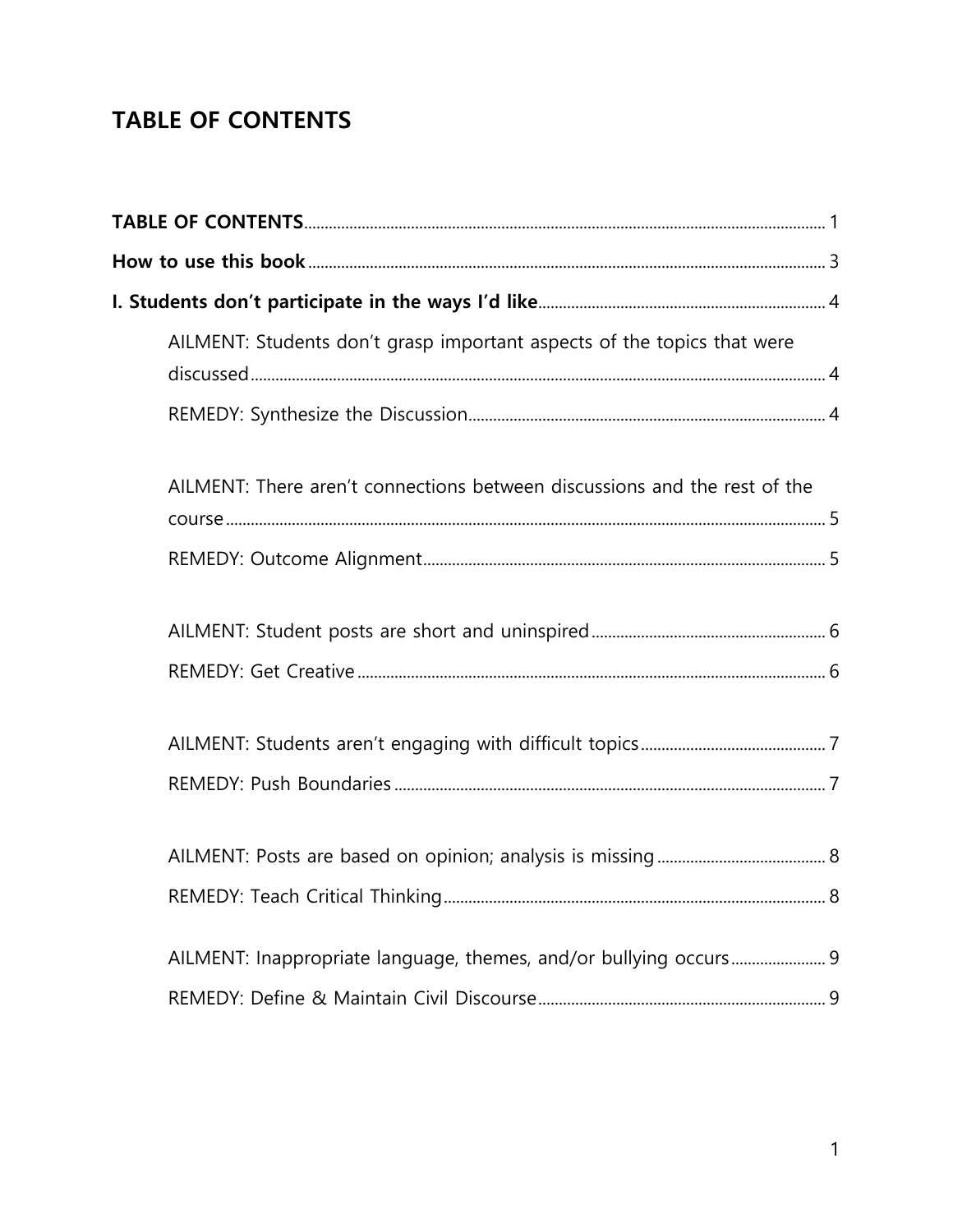| AILMENT: Conversations are chaotic; it's like everyone is talking at once12 |  |
|-----------------------------------------------------------------------------|--|
|                                                                             |  |
|                                                                             |  |
|                                                                             |  |
|                                                                             |  |
|                                                                             |  |
|                                                                             |  |
| AILMENT: Reading and responding to every post is a waste of my time15       |  |
|                                                                             |  |
|                                                                             |  |
|                                                                             |  |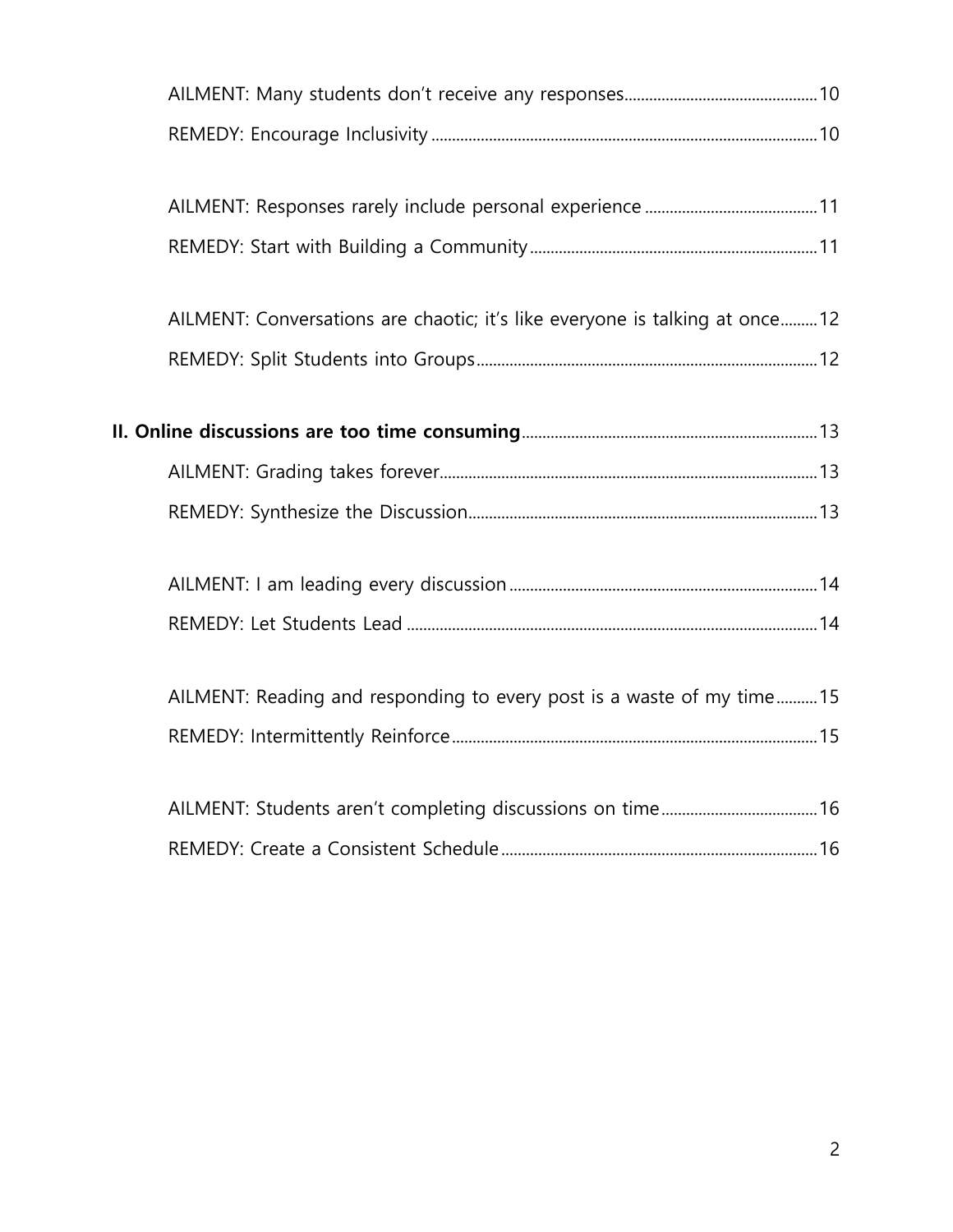### **How to use this book**

#### **Purpose**

The Online Discussions Doctor is a diagnostic tool for improving lackluster asynchronous, forum-based discussions. It's intended to help you answer the question, "Why aren't my online discussions as lively, fruitful, and deep as my classroom discussions?" This tool can also serve as a guide even if you're completely new to facilitating online discussions. The "remedies" for preventing forum fails are summaries of best practices based on educational research. Browsing through the ailments and their remedies will familiarize you with common pitfalls and strengths of online discussions, even if you don't yet have a particular nagging online discussion problem.

We are happy to sit down with you and walk through the material below or feel free to peruse these resources on your own and let us know if you have any questions. Just contact Mafil Fabroquez at cdli@seattleu.edu to set up a consultation or find answers to your questions.

#### **Browsing the Document**

The Table of Contents provides hyperlinks so you can jump directly to each section. In addition, the top of each section contains hyperlinked breadcrumbs to help contextualize the ailment/remedy, and for quick browsing between sections.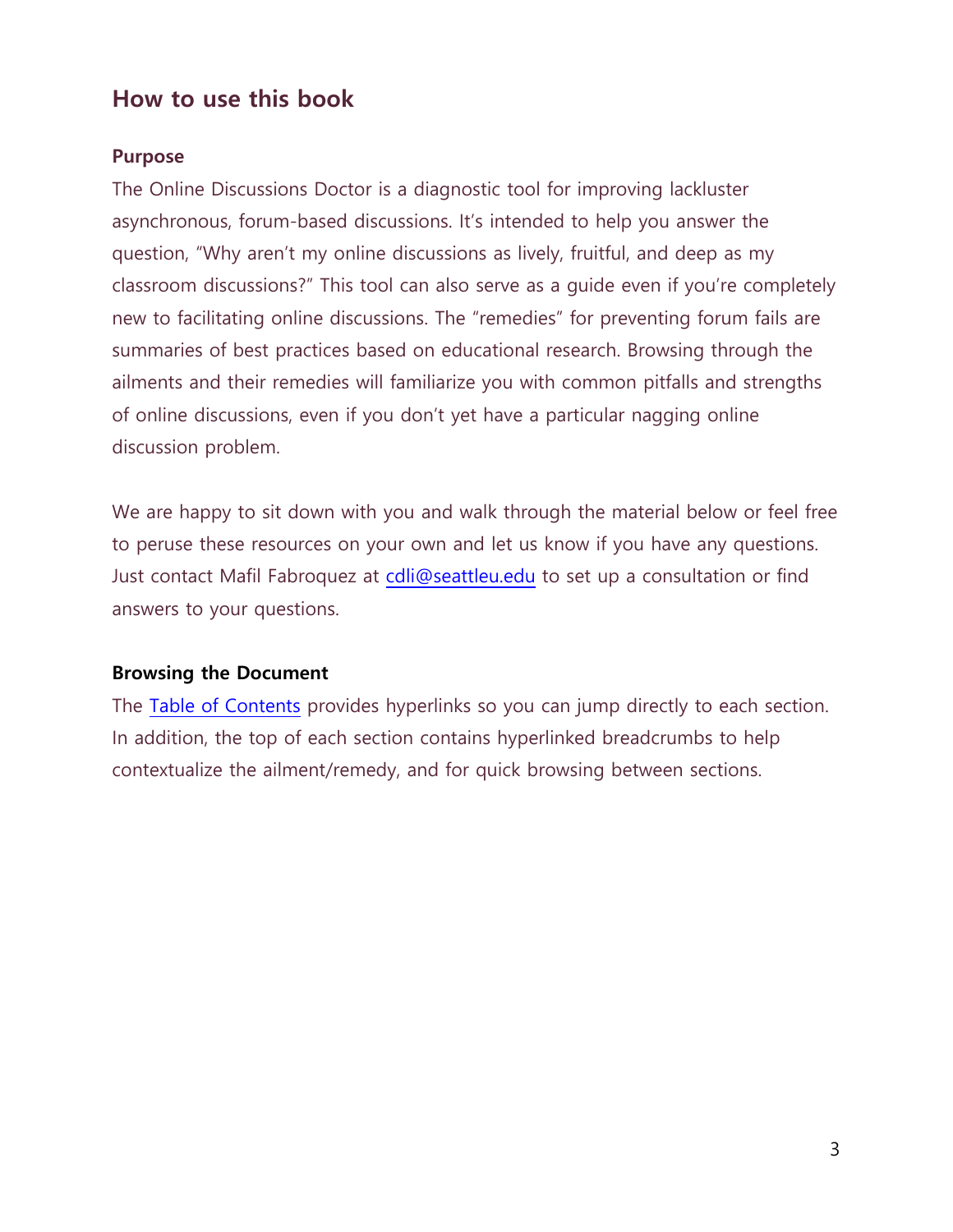

**I. Students don't participate in the ways I'd like**

Do students tell you that they don't get anything out of the discussions? Do you find that the student's posts lack depth?

Have you noticed that students aren't comfortable interacting with each other when discussing difficult topics? Are some students using strong language that shuts down conversation? Do a few students rarely receive responses from their classmates? Are student responses impersonal?



**AILMENT: Students don't grasp important aspects of the topics that were discussed**

### **REMEDY: Synthesize the Discussion**

Post an announcement that summarizes the "lessons learned" and "muddiest points" in a discussion. This allows you to acknowledge any particularly valuable student contributions. Praise and recognition builds a sense of community in your course by demonstrating that student contributions matter.

#### **RESEARCH**

 Cutting the distance in distance education: Perspectives on what promotes positive, online learning experiences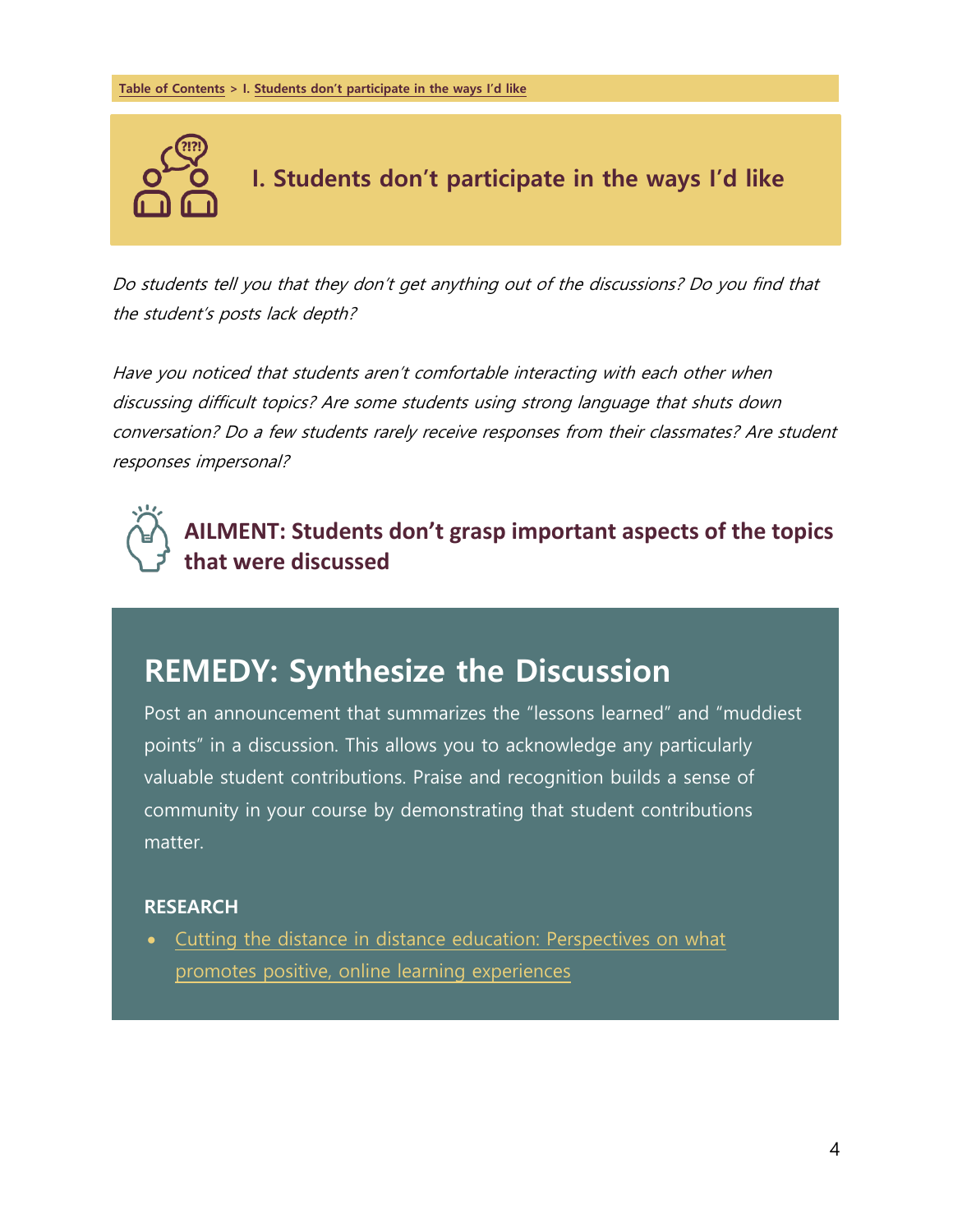### **AILMENT: There aren't connections between discussions and the rest of the course**

### **REMEDY: Outcome Alignment**

Connect online discussions with your overall course learning outcomes, course activities, and summative assessments. Online discussions can be a space for students to respond to course readings before having to apply concepts from the readings in later activities (group work, papers/projects, etc.). They are also a great place for students to share draft work and get feedback from their peers in preparation for an upcoming assessment (i.e., term paper, or creative project).

- Bloom's Taxonomy
- Collaborative Learning: Group Work
- Problem-Based Learning
- Learning Effectiveness Online: What the Research Tells Us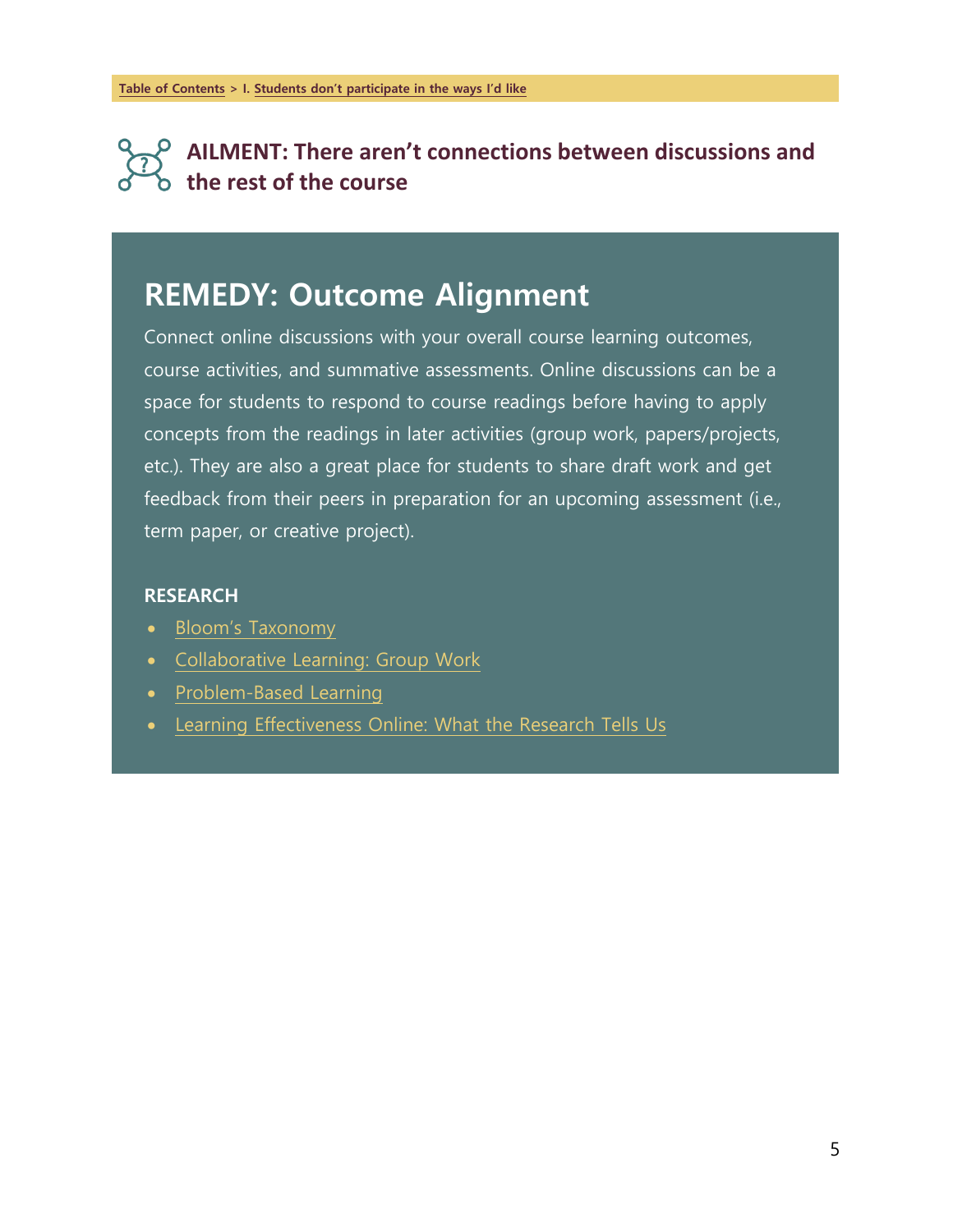

### **AILMENT: Student posts are short and uninspired**

### **REMEDY: Get Creative**

There are a variety of formats that discussions can take, each of which supports different levels of rigor in student thinking. For example, do you want students to apply a concept? Critique an event? Evaluate a piece of text? Collaborate with peers to create a final product? Even a standard discussion design where you write a prompt and students respond to you and one another, the questions you pose can be interpretive, subjective, evaluative, diagnostic, and/or meant to facilitate brainstorming.

- The Art of Asking Questions
- What the Best College Teachers Do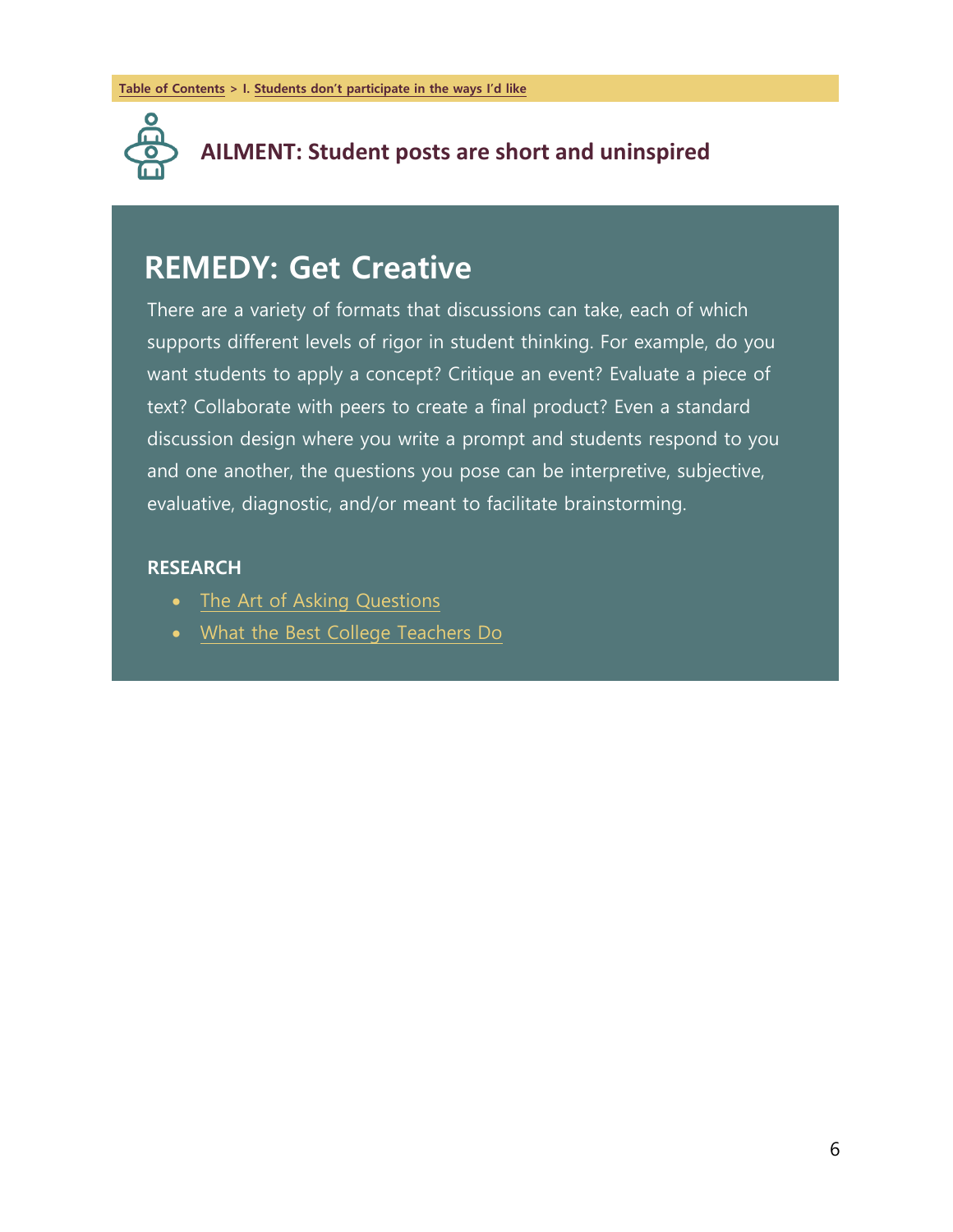

## **AILMENT: Students aren't engaging with difficult topics**

### **REMEDY: Push Boundaries**

Start your course by encouraging students to push themselves and take risks with their discussion posts. To make this process more familiar, ask students to draw upon their unique perspectives. This approach requires you to address misconceptions, as students are actively attempting to construct new understandings through their conversations. It's also important for you to clearly articulate your guidelines for the discussion itself, regardless of the level of creativity you employ in your designs.

- Pedagogical Uses of Discussion Forums
- Engage Students with Online Discussions
- "Chain-Linked" Discussions
- Instructor and Student Expectations for Communication
- Enhancing Discussions in the Asynchronous Online Classroom: The Lack of Face-to-Face Interaction Does Not Lessen the Lesson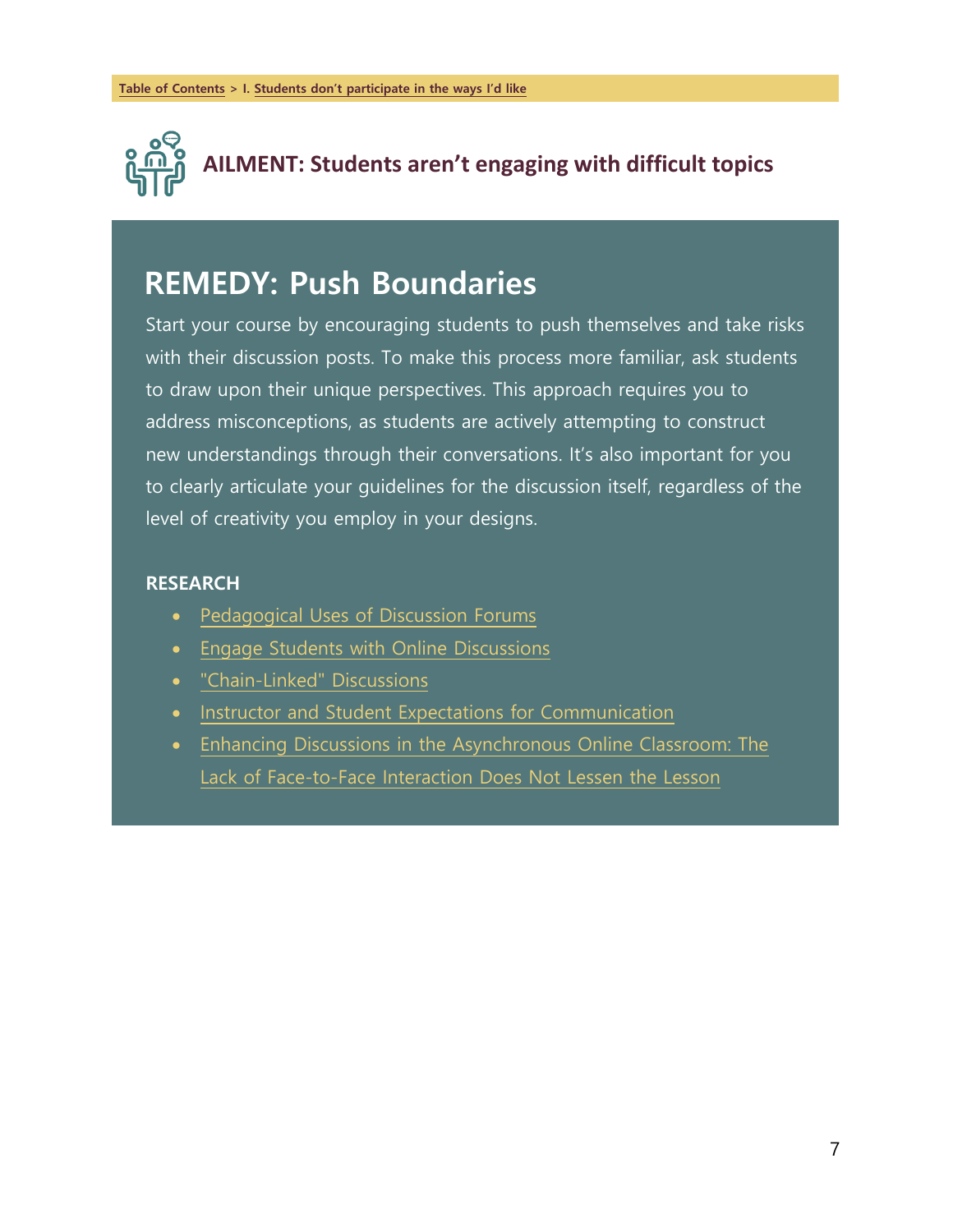

*REMEDY: Teach Critical Thinking*

**AILMENT: Posts are based on opinion; analysis is missing**

### **REMEDY: Teach Critical Thinking**

Students may not have enough experience evaluating arguments to guide the development and explanation of their beliefs. In other words, they need help thinking critically. You can encourage students think more deeply in online discussions by formulating rich, open-ended discussion prompts and, importantly, probing students to clarify or provide evidence to support their claim or analysis. Be careful, though, as students may start to depend on your probing questions if you intervene too often. Give them time to reflect on your few, highly purposeful, neutral, and probing discussion replies.

- Universal Intellectual Standards
- Move over Socrates: Online Discussion is Here
- The Art of Asking Questions
- Encouraging Critical Thinking in Online Threaded Discussions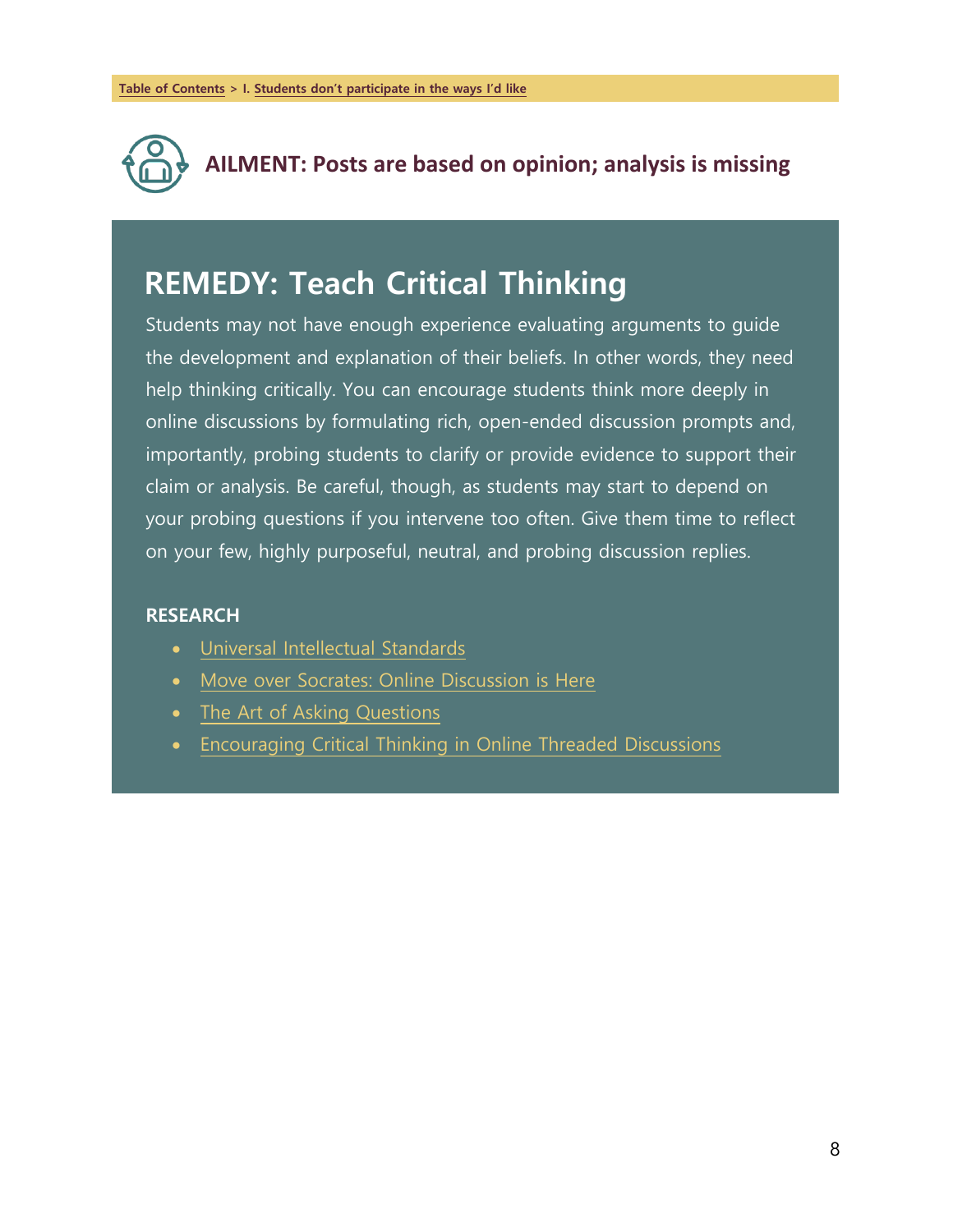

**AILMENT: Inappropriate language, themes, and/or bullying occurs**

### **REMEDY: Define & Maintain Civil Discourse**

Dedicate time at the start of your course to communicating the norms and expectations that students should follow so your class can engage deeply and collectively deliberate on course topics. This conversation is important whether or not course topics are seen as controversial, as issues with group dynamics can influence students in any class. Consider assigning a reading about inclusivity and then ask students to propose and build their own "course charter" with consequences. This can be referenced when agreed upon norms have been breached.

- Strategies for Inclusive Teaching
- Netiquette: Make it Part of Your Syllabus
- Creating Inclusive College Classrooms
- Notes on Class Discussions
- Dialogue Across Difference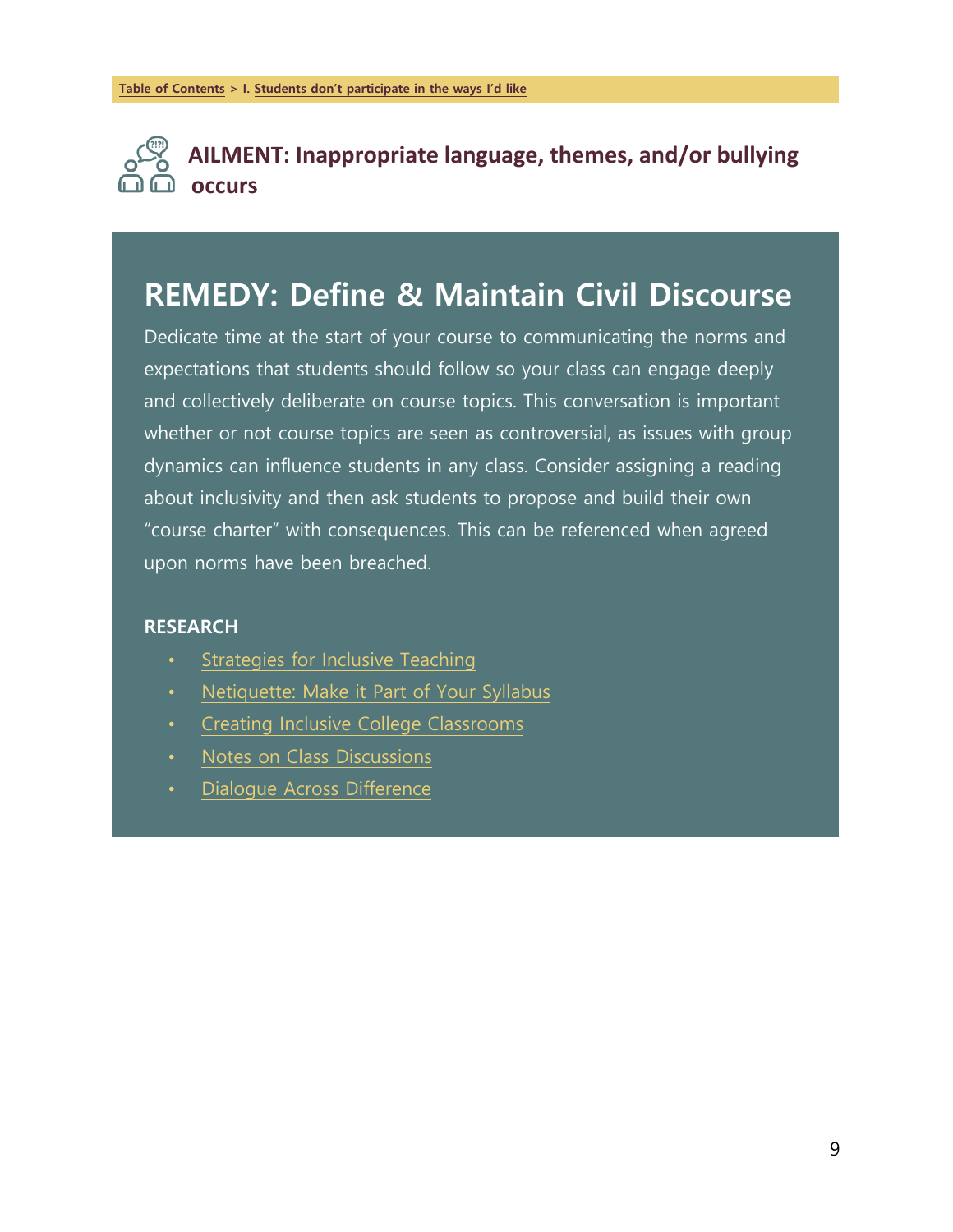

*REMEDY: Encourage Inclusivity*

**AILMENT: Many students don't receive any responses**

### **REMEDY: Encourage Inclusivity**

Some students may not receive responses to their posts or questions from classmates, which may cause them to become discouraged and drop out of discussions altogether. In your course announcements, make sure to point this out and encourage students to respond to their "orphaned" classmates.

Also, make it a point to send encouraging messages to less active students when you see them participate in meaningful ways.

#### **RESEARCH**

 Enhancing Discussions in the Asynchronous Online Classroom: The Lack of Face-to-Face Interaction Does Not Lessen the Lesson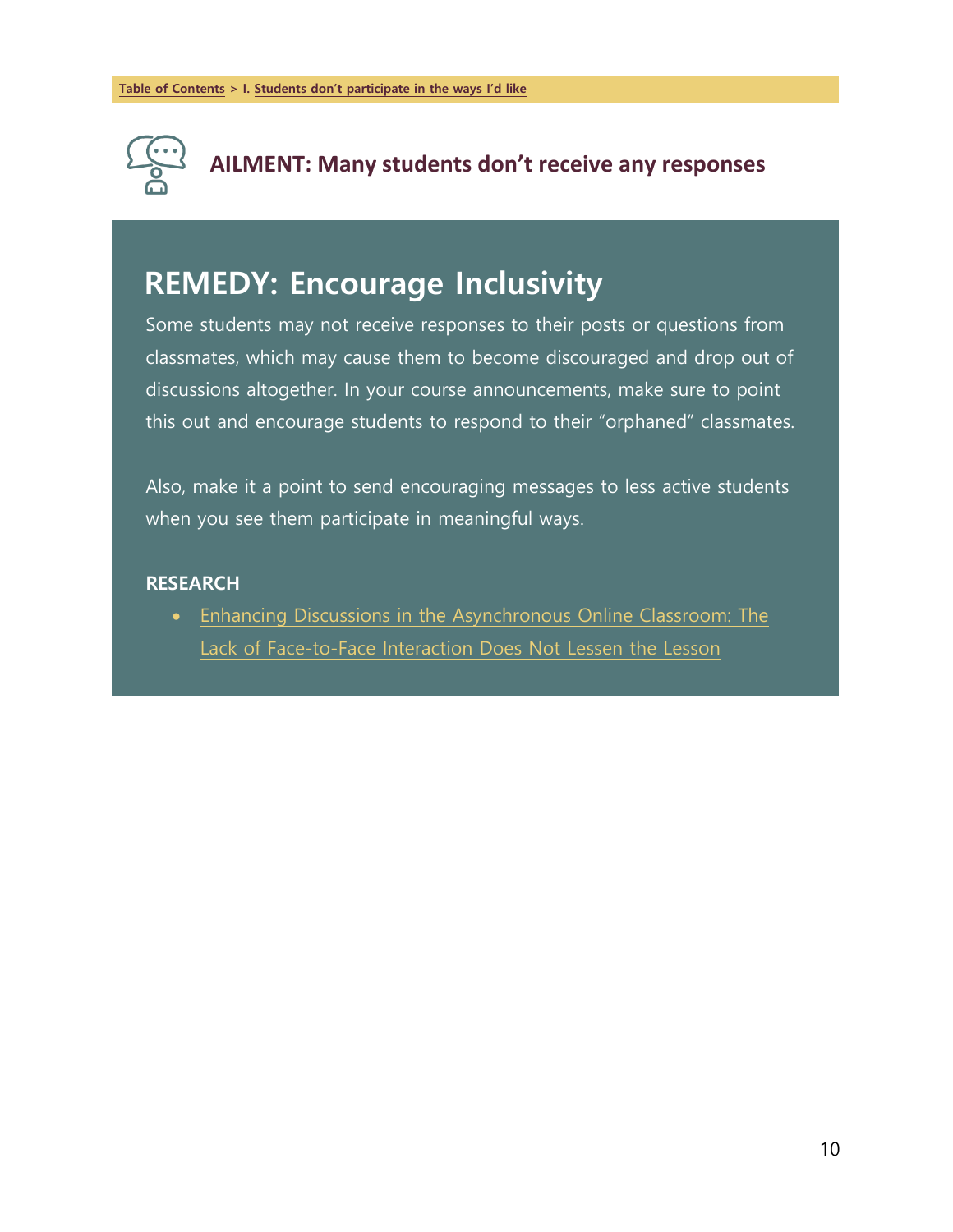

**AILMENT: Responses rarely include personal experience**

### **REMEDY: Start with Building a Community**

Devote one question during the first week for all students to introduce themselves and share their personal pronouns. Consider assigning introductory video posts, as most LMS platforms include webcam integration. Collect, consolidate, and share a summary of all students in the class (including pictures, workplaces, experiences, interests, etc.). This "cheat sheet" will also help you ask students specific and/or customized follow-up questions.

- Demonstrate Relevance
- Balancing Quality and Workload in Asynchronous Online Discussions: A Win-Win Approach for Students and Instructors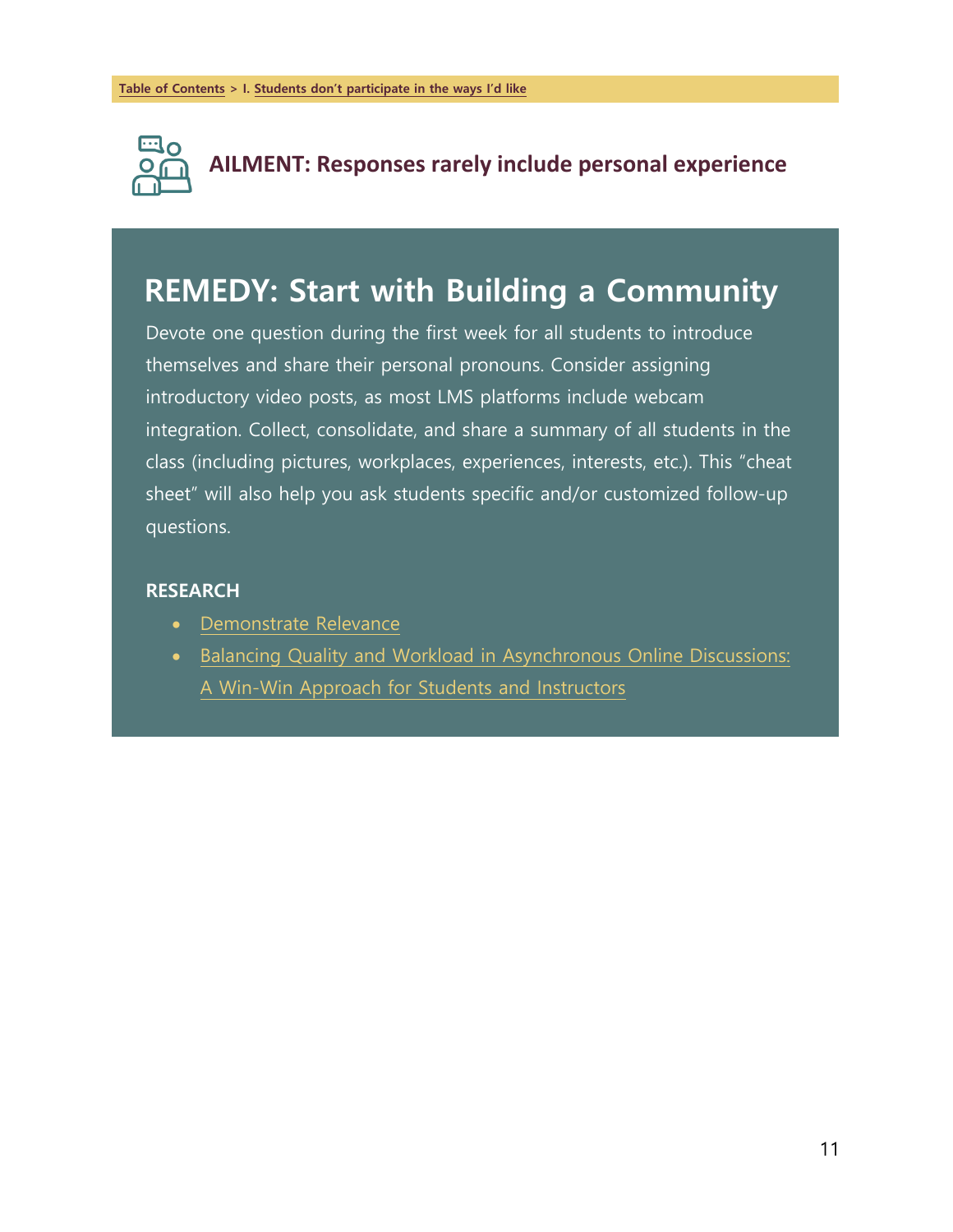

**AILMENT: Conversations are chaotic; it's like everyone is talking at once**

### **REMEDY: Split Students into Groups**

Smaller discussion group sizes (4-6 members) positively impact student learning. This is especially true when you assign student groups specific tasks such as real-life problem-solving, gathering evidence, etc. Consider assigning specific roles to mitigate issues with unequal contributions. Smaller groups support increased learning when team members are invested in a common goal with mutual benefits – such as preparing something to later present the class. In addition to these intrinsic motivators, individual accountability can be supported by clear evaluative measures. Students can also use your rubric for self and peer evaluations.

- Pedagogical Uses of Discussion Forums
- Engage Students with Online Discussions
- Online Discussion Boards & Rubrics
- Fostering knowledge construction in university students through asynchronous discussion groups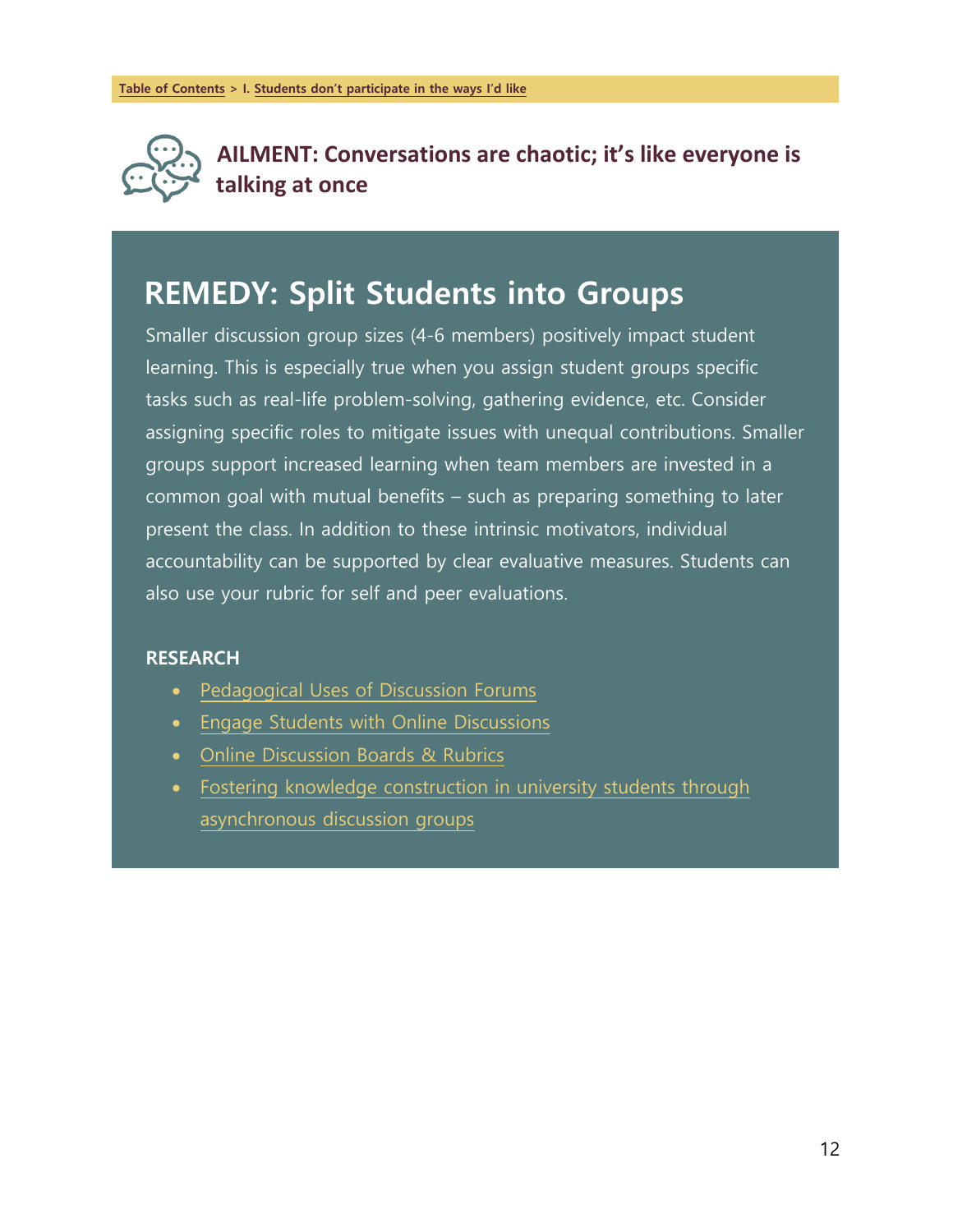

Find yourself grading online discussions late into the night? Do you find yourself leading all the online discussions in your course? Does it seem like you have to read and respond to every student post to make sure online discussions go well?

Are students posting at the last minute before the due date? What can you do to help them better manage their time so they devote adequate time to online discussions?



**AILMENT: Grading takes forever**

### **REMEDY: Use Rubrics**

Rubrics communicate expectations for participation and streamline grading. Students can use your rubric to self-assess or review peer contributions as well.

- Online Discussion Boards & Rubrics
- Using Rubrics to Promote Thinking and Learning
- Rubrics for Designing and Evaluating Online Asynchronous Discussions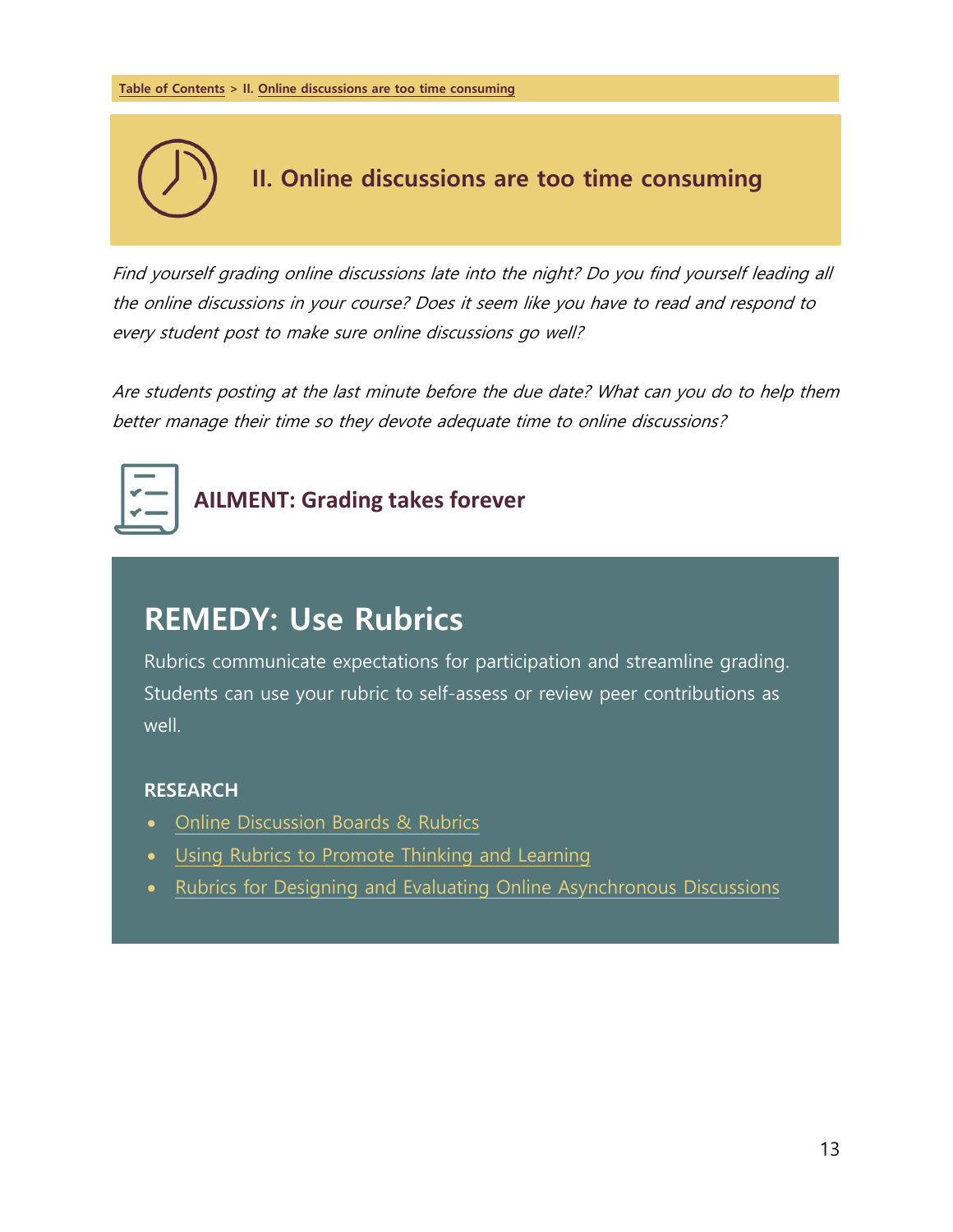

### **REMEDY: Let Students Lead**

Assign one or two students to lead a discussion (or discussion group) and write a summary of the lessons learned to share with the rest of the class. This will build intrinsic motivation for students, as they are asked to assume more ownership over the discussion. They can even grade each others' work.

Make sure to provide students with guidance on what makes a good discussion prompt (i.e., open-ended questions that can have multiple interpretations or solutions). Use the Question Formula Technique (QFT) for a step-by-step process for helping students formulate their own questions.

- Student Discussion Facilitators
- The Right Questions
- Should You Let Students Lead Discussion Boards?
- "Chain-Linked" Discussions
- Beyond Student Perceptions: Issues of Interaction, Presence, and Performance in an Online Course
- Make Just One Change: Teach Students to Ask Their Own Questions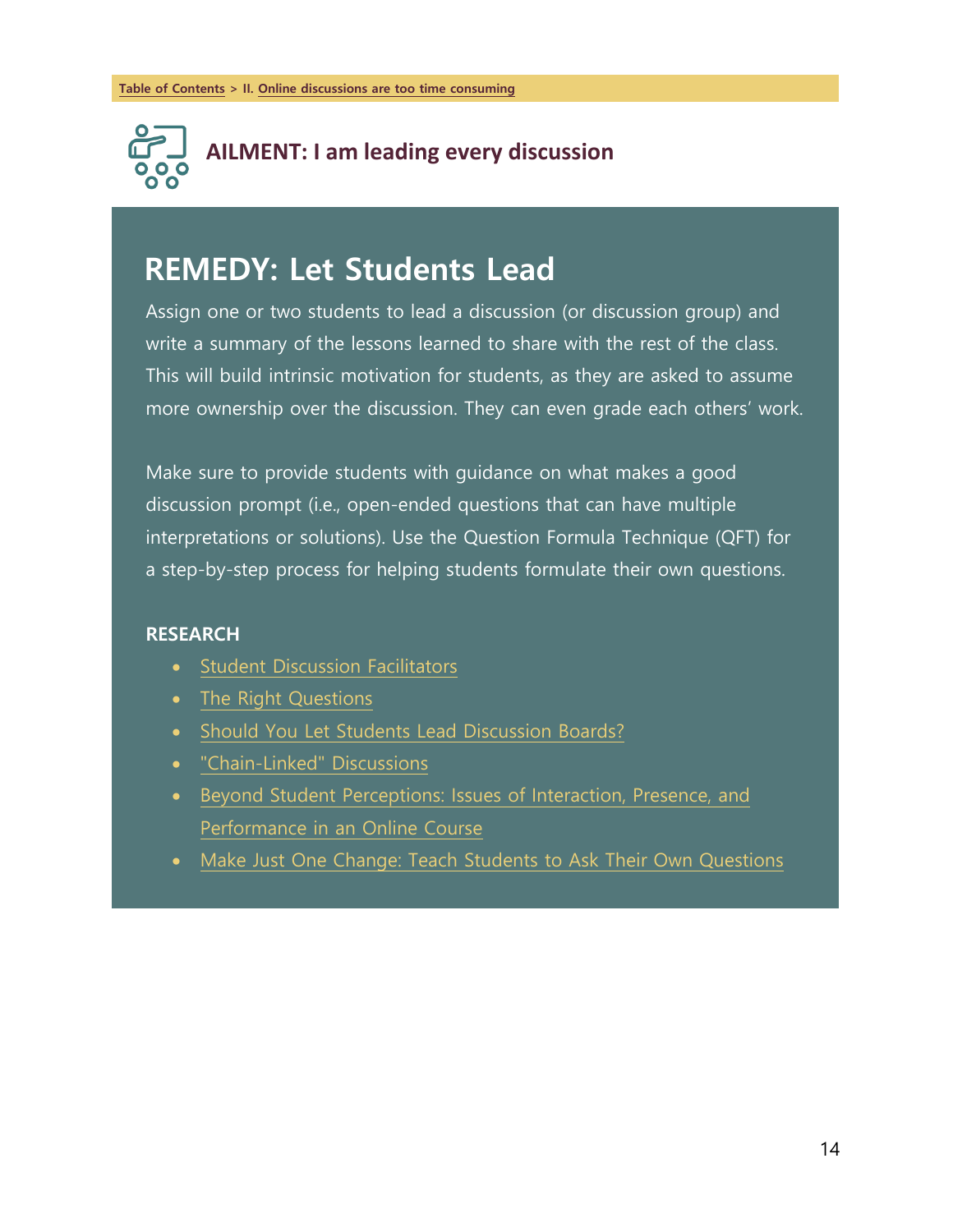

**AILMENT: Reading and responding to every post is a waste of my time**

### **REMEDY: Intermittently Reinforce**

Intermittently insert reinforcing or clarifying posts (after the first two weeks of actively posting). Focus your time on scanning posts and make note of non-participation, which should deduct from an overall course participation score. Individual discussions do not need to be graded, but keep detailed notes of any participation score deductions.

#### **RESEARCH**

• Sage, guide or ghost? The effect of instructor intervention on student participation in online discussion forums